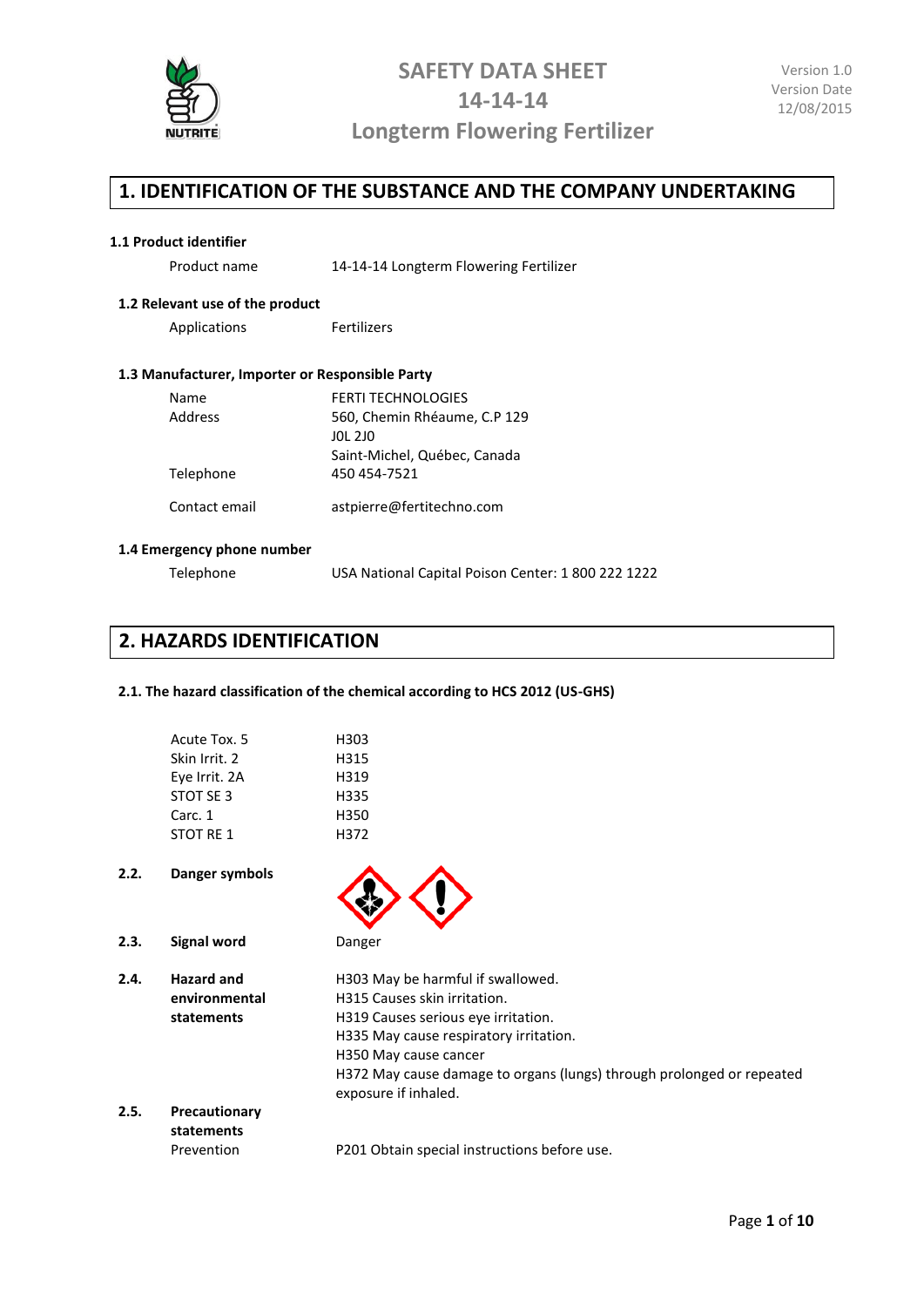|                                                                  | <b>SAFETY DATA SHEET</b><br>14-14-14                                                    | Version 1.0<br><b>Version Date</b> |
|------------------------------------------------------------------|-----------------------------------------------------------------------------------------|------------------------------------|
|                                                                  | <b>Longterm Flowering Fertilizer</b>                                                    | 12/08/2015                         |
|                                                                  | P202 Do not handle until all safety precautions have been read and<br>understood.       |                                    |
|                                                                  | P260 Do not breathe dust.                                                               |                                    |
|                                                                  | P264 Wash hands thoroughly after handling.                                              |                                    |
|                                                                  | P270 Do not eat, drink or smoke when using this product.                                |                                    |
|                                                                  | P271 Use only outdoors or in a well-ventilated area.                                    |                                    |
|                                                                  | P280 Wear protective gloves/protective clothing/eye protection/face<br>protection.      |                                    |
| Response                                                         | P304+P340 IF INHALED: Remove person to fresh air and keep comfortable<br>for breathing. |                                    |
|                                                                  | P305+P351+P338 IF IN EYES: Rinse cautiously with water for several minutes.             |                                    |
|                                                                  | Remove contact lenses, if present and easy to do. Continue rinsing.                     |                                    |
|                                                                  | P301+P312 IF SWALLOWED: Call a POISON CENTER/doctor if you feel unwell.                 |                                    |
|                                                                  | P330 Rinse mouth.                                                                       |                                    |
|                                                                  | P302+P352 IF ON SKIN: Wash with plenty of water.                                        |                                    |
|                                                                  | P362+P364 Take off contaminated clothing and wash it before reuse.                      |                                    |
|                                                                  | P314 Get medical advice/attention if you feel unwell.                                   |                                    |
| Storage                                                          | P405 Store locked up.                                                                   |                                    |
| Disposal                                                         | P501 Dispose of contents/container according to local regulations.                      |                                    |
| <b>Description of any</b><br>hazards not otherwise<br>classified | Not applicable.                                                                         |                                    |
| % ingredient(s) with                                             |                                                                                         |                                    |

**2.7. % ingredient(s) with unknown acute toxicity** Not applicable.

 $2.6.$ 

## **3. COMPOSITION/INFORMATION ON INGREDIENTS**

| <b>Chemical name</b>            |                                  | CAS-Nr.    | <b>Concentration %</b> |
|---------------------------------|----------------------------------|------------|------------------------|
| Monoammonium phosphate          |                                  | 7722-76-1  | $C = 27.0%$            |
| Potassium sulfate               |                                  | 7778-80-5  | $C = 24.0%$            |
|                                 | Urea                             | $57-13-6$  |                        |
| Duration                        | Polyurethane                     | 68400-67-9 | $C = 19.5%$            |
|                                 | Imidodicarbonic diamide (biuret) | 108-19-0   |                        |
|                                 | Methylene diurea                 | 68611-64-3 |                        |
| Calcitic lime                   |                                  | 17069-72-6 | $C = 10.8%$            |
| Potassium and magnesium sulfate |                                  | 13826-56-7 | $C = 9.2%$             |
| Urea                            |                                  | $57-13-6$  | $C = 5.7%$             |
| Turf mix reg                    | Iron oxide                       | 1332-37-2  |                        |
|                                 | Iron sulfate                     | 7782-63-0  |                        |
|                                 | Copper oxysulfate                | 85080-52-0 |                        |
|                                 | Zinc oxysulfate                  | 1319-33-1  | $C = 2.0%$             |
|                                 | Manganese oxide                  | 1309-48-4  |                        |
|                                 | Manganese sulfate                | 10034-96-5 |                        |
| <b>Borax</b>                    |                                  | 1303-96-4  |                        |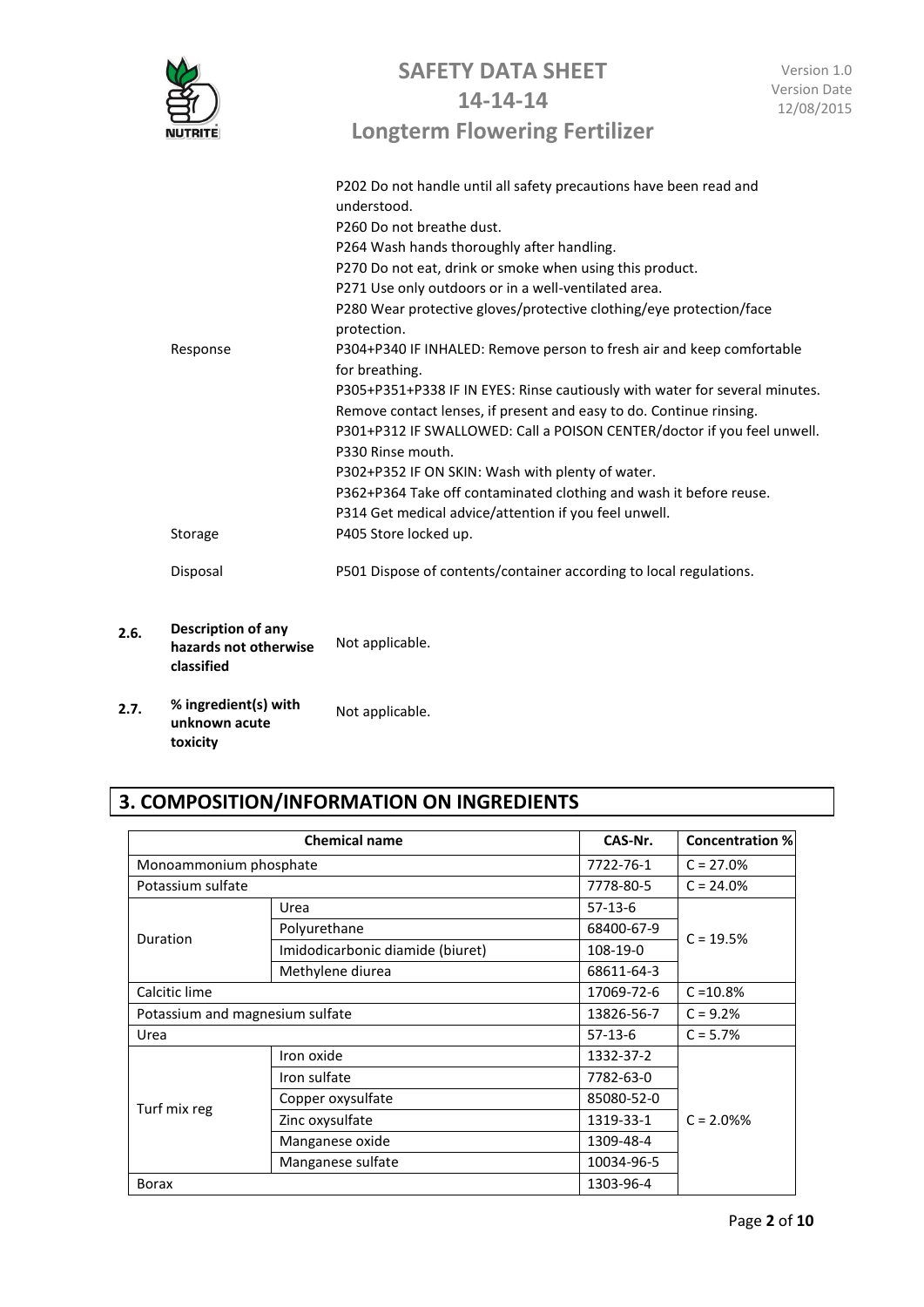

# **SAFETY DATA SHEET 14-14-14**

### **Longterm Flowering Fertilizer**

| Sodium molybdate      |              | 7631-95-0 |            |
|-----------------------|--------------|-----------|------------|
| Iron oxysulfate       | Iron oxide   | 1332-37-2 | $C = 1.4%$ |
|                       | Iron sulfate | 7782-63-0 |            |
| Manganese saccharated |              | 7439-96-5 | $C = 0.4%$ |

## **4. FIRST AID MEASURES**

### **4.1 First Aid measures after Inhalation** Following inhalation Remove to fresh air. If not breathing, give artificial respiration. If breathing is difficult, give oxygen. Use oxygen as required, provided by a qualified operator. Get medical attention if irritation develops and persists. **4.2 First Aid measures after Skin exposure** Following skin contact Wash off immediately with plenty of water for at least 15 minutes. Take off contaminated clothing and shoes immediately. Wash contaminated clothing before re-use. Get medical attention if irritation develops and persists. **4.3 First Aid measures after Eye exposure** Following eye contact Rinse immediately with plenty of water, also under the eyelids, for at least 15 minutes. Get medical attention if irritation develops and persists. **4.4 First Aid measures after Ingestion** Following ingestion Induce vomiting, but only if victim is fully conscious. Never give anything by mouth to an unconscious person. Drink 1 or 2 glasses of water. Do not give milk or alcoholic beverages. Call a physician. **4.5 Most important symptoms and effects, both acute and delayed** INHALATION May cause respiratory irritation. SKIN Causes skin irritation. EYES Causes serious eye irritation. INGESTION Toxic if swallowed. **4.6 Indication of any immediate medical attention and special treatment needed**

Notes to physician: Treat symptomatically.

### **5. FIREFIGHTING MEASURES**

**during the fire**

| 5.1 Extinguishing media     | Suitable:<br>Use extinguishing agent suitable for type of surrounding fire. Avoid excessive<br>water to minimize runoff. Prevent firefighter water from entering the<br>environment.<br>Small fires: Water spray, foam, dry chemical or CO2<br>Large fires: Water spray, fog or foam.<br>Unsuitable: Not applicable. |
|-----------------------------|----------------------------------------------------------------------------------------------------------------------------------------------------------------------------------------------------------------------------------------------------------------------------------------------------------------------|
| 5.2 Special hazards arising | Container may rupture on heating. Cool closed containers exposed to fire with                                                                                                                                                                                                                                        |
| from chemical or mixture    | water spray. Do not allow run-off from firefighting to enter drains or water                                                                                                                                                                                                                                         |

courses. Explosive reactions with oxidizing agents such as potassium chlorate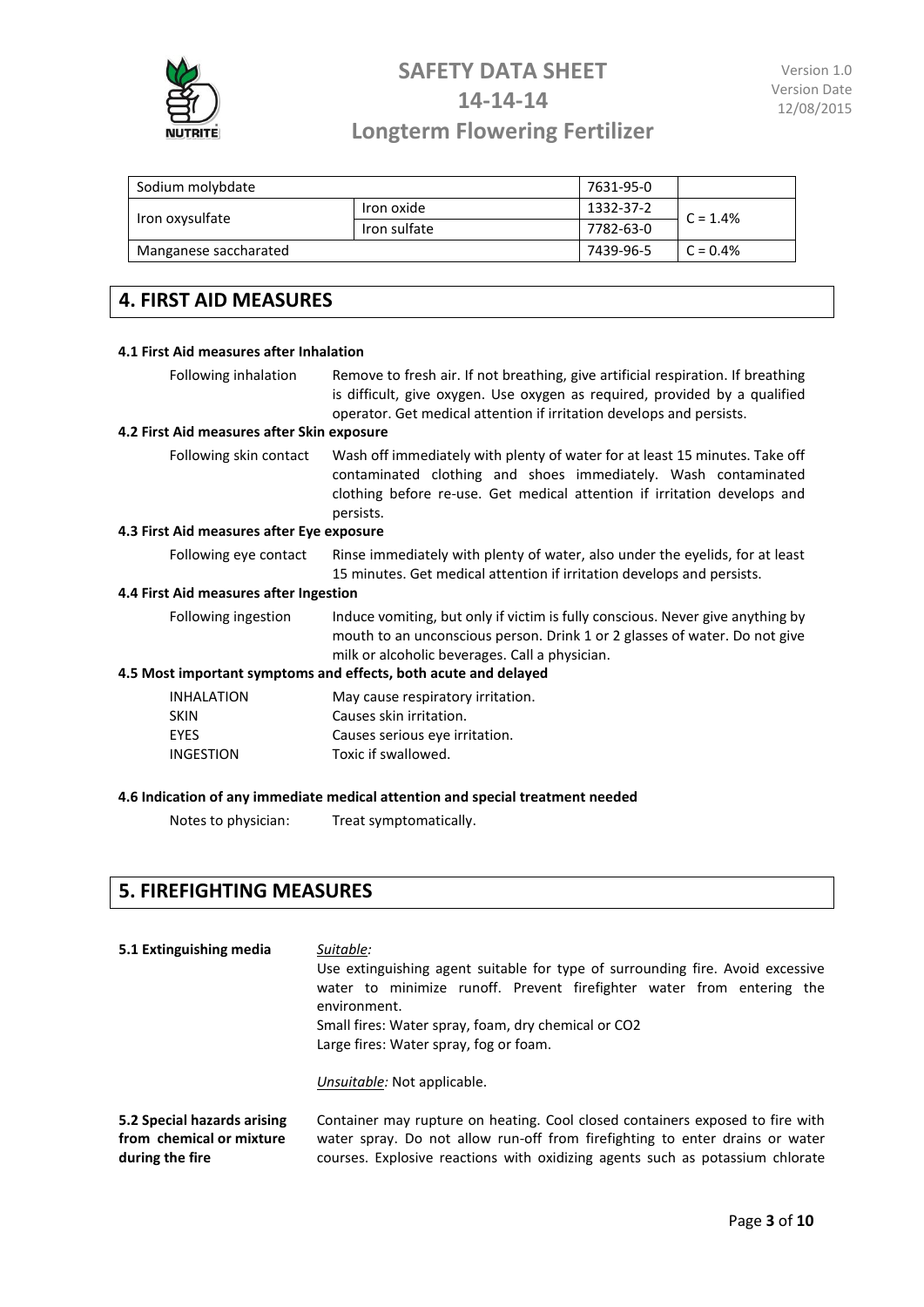

## **SAFETY DATA SHEET 14-14-14**

## **Longterm Flowering Fertilizer**

and/or peroxides. In case of fire hazardous decomposition products may be produced such as:

- Sulphur oxides
- Ammonia
- Carbon monoxide
- Carbon dioxide (CO2)

**5.3 Special Protective Precautions or equipment for firefighters**

In the event of fire and/or explosion do not breathe fumes. In the case of respirable dust and/or fumes, use self-contained breathing apparatus and dust impervious protective suit.

### **6. ACCIDENTAL RELEASE MEASURES**

| 6.1 Personal precautions,<br>protective equipment | Wear personal protective equipment.                       |
|---------------------------------------------------|-----------------------------------------------------------|
| 6.2 Emergency procedures                          | Unprotected persons must be kept away.                    |
|                                                   | Evacuate personnel to safe areas.                         |
|                                                   | Provide adequate ventilation.                             |
|                                                   | Avoid dust formation.                                     |
|                                                   | Avoid breathing dust.                                     |
|                                                   | Avoid contact with skin, eyes and clothing.               |
| 6.3 Methods and materials                         | Do not flush into surface water or sanitary sewer system. |
| used for containment                              | Prevent further leakage or spillage if safe to do so.     |
|                                                   | Do not let product enter drains.                          |
| 6.4 Clean-up procedures                           | Use mechanical handling equipment.                        |
|                                                   | Clean contaminated surface thoroughly.                    |
|                                                   | Pick up and arrange disposal without creating dust.       |
|                                                   | Use a suitable vacuum cleaner.                            |

### **7. HANDLING AND STORAGE**

| 7.1 Precautions for safe<br>handling      | Handle with care.<br>Wear personal protective equipment.<br>Use only in well-ventilated areas.<br>Avoid dust formation.<br>Provide exhaust ventilation if dust is formed.<br>Dust must be extracted directly at the point of origin.<br>Avoid breathing dust.<br>Avoid contact with skin, eyes and clothing. |
|-------------------------------------------|--------------------------------------------------------------------------------------------------------------------------------------------------------------------------------------------------------------------------------------------------------------------------------------------------------------|
| <b>7.2 Conditions for safe</b><br>storage | Keep containers tightly closed in a dry, cool and well-ventilated place.<br>Containers should be protected against falling down.<br>Containers which are opened must be carefully resealed and kept upright to<br>prevent leakage.<br>Store away from incompatible substances.                               |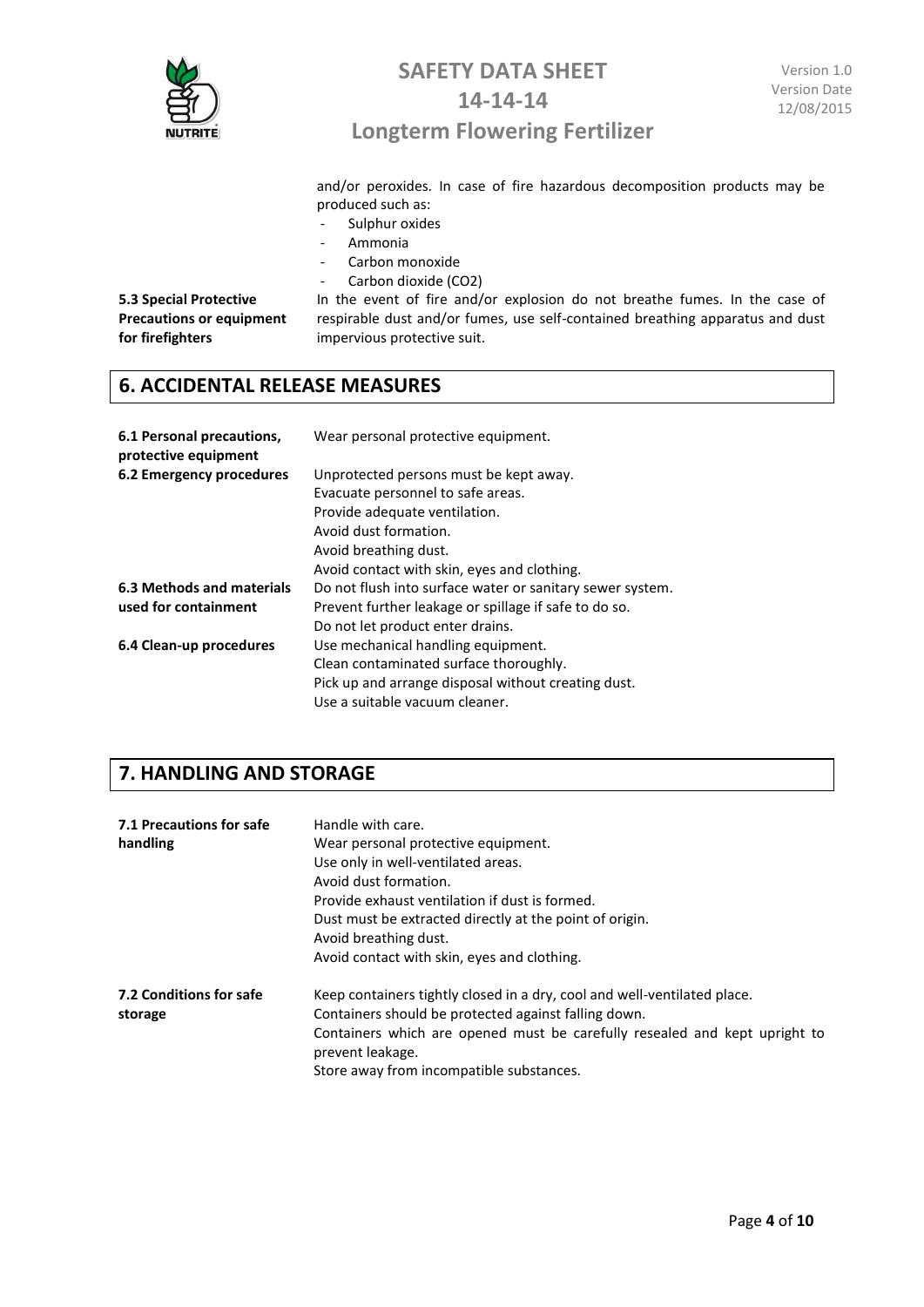

## **8. EXPOSURE CONTROLS/PERSONAL PROTECTION**

#### **8.1 ACGIH-Threshold Limit Value (TLV)**

Exposure limit values of the components: Respirable crystalline silica dust: ACGIH TLV® =  $0.05 \text{ mg/m}^3$ Calcium carbonate: ACGIH TLV® = 10 mg/m<sup>3</sup> Ammonia: ACGIH TLV® = 18 mg/m<sup>3</sup>

#### **8.2 OSHA-Permissible Exposure Limit (PEL)**

Exposure limit values of the components:

| <b>Component / CAS</b>     | 8H (OSHA, PEL)                                        |
|----------------------------|-------------------------------------------------------|
|                            | mg/m <sup>3</sup>                                     |
| Quartz (SiO2)              | Total dust: 30 mg/m <sup>3</sup> / %SiO2+2 (OSHA Z-3) |
| CAS N°: 14808-60-7         | Respirable: 10 mg/m <sup>3</sup> / %SiO2+2 (OSHA Z-3) |
|                            | Respirable: 250 mppcf / %SiO2+5 (OSHA Z-3)            |
| Limestone                  | Total dust: 15 mg/m <sup>3</sup> (OSHA Z-1)           |
| CAS N°: 1317-65-3          | Respirable: 5 mg/m <sup>3</sup> (OSHA Z-1)            |
| Particulates Not Otherwise | Total dust: 15 mg/m <sup>3</sup> (OSHA Z-1)           |
| Regulated (PNOR):          | Respirable: 5 mg/m <sup>3</sup> (OSHA Z-1)            |

#### **8.3 Any other exposure limit used or recommended by chemical manufacturer**

Non applicable

#### **8.4 Engineering Controls**

Provide exhaust ventilation if dust is formed. Dust must be extracted directly at the point of origin. Apply technical measures to comply with the occupational exposure limits.

#### **8.5 Personal Protective Equipment**

Hand protection: Gloves Gloves must be inspected prior to use. Replace when worn.

Eye protection: Do not wear contact lenses.

Wear as appropriate: Safety glasses with side-shields

#### Body protection: Long sleeved clothing

Respiratory protection: A NIOSH approved air purifying respirator with a type 95 (R or P) particulate filter may be used under conditions where airborne concentrations are expected to exceed exposure limits. Protection provided by air purifying respirators is limited (see manufacturer's respirator selection guide). Use a positive pressure air supplied respirator if there is potential for uncontrolled release, exposure levels are not known or any other circumstances where air purifying respirators may not provide adequate protection. A respiratory protection program that meets OSHA's 29 CFR 1910.134 and ANSI Z88.2 requirements must be followed if workplace conditions warrant a respirator use.

Hygiene measures: Wash hands before breaks and at the end of workday. Remove and wash contaminated clothing before re-use. Keep working clothes separately.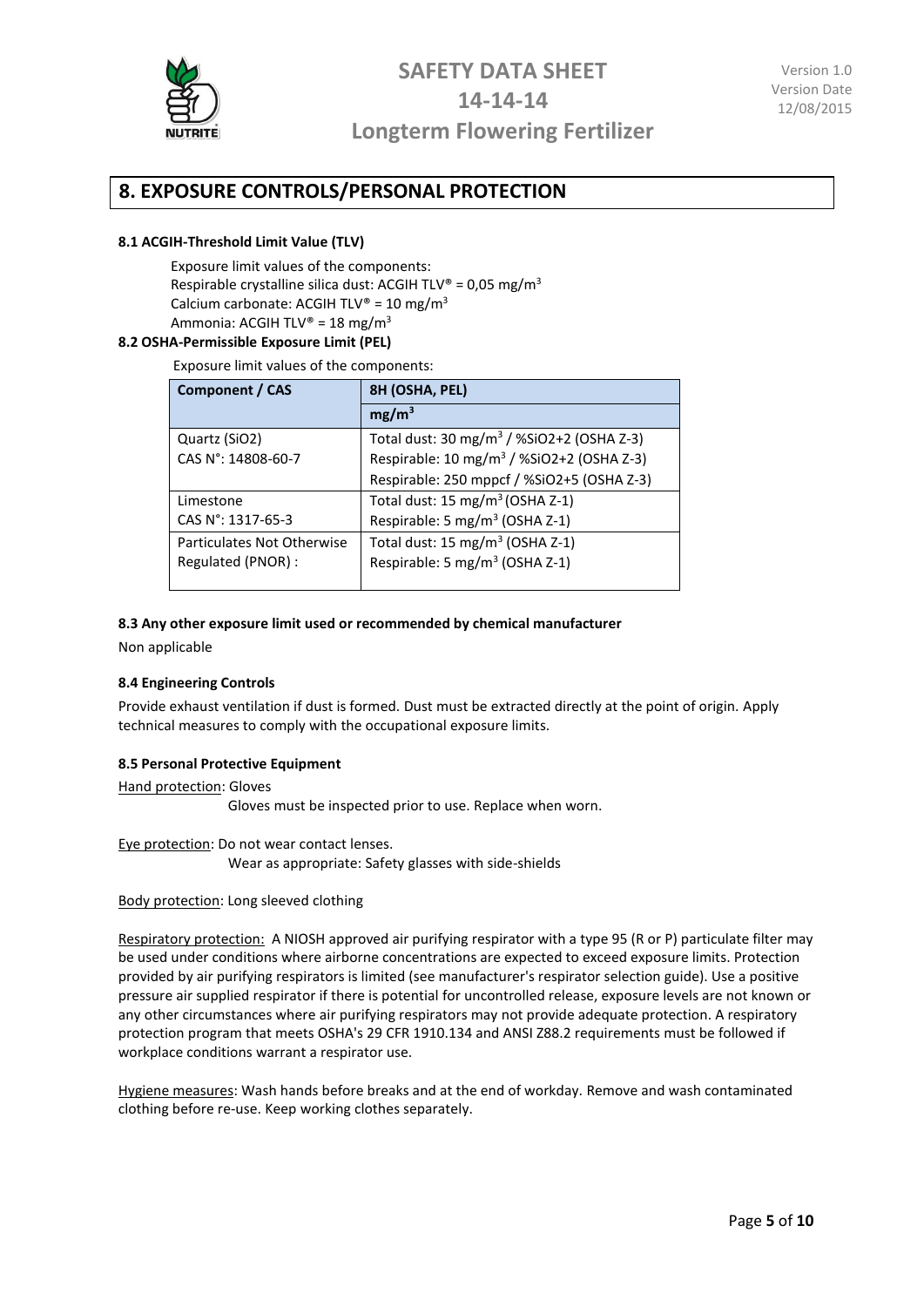

## **9. PHYSICAL AND CHEMICAL PROPERTIES**

#### **Information of basic physical and chemical properties**

| Appearance (physical<br>state, colour, etc.)    | Multicolored granules, solid |
|-------------------------------------------------|------------------------------|
| Odour                                           | Odourless                    |
| Odour threshold                                 | Not applicable               |
| рH                                              | No data available            |
| Melting point/freezing<br>point;                | No data available            |
| <b>Boiling point</b>                            | Not applicable               |
| <b>Boiling Range</b>                            | Not applicable               |
| Flash point                                     | No data available            |
| Evaporation rate                                | Not applicable               |
| Flammability                                    | Not flammable                |
| Upper/lower flammability<br>or explosive limits | No data available            |
| Oxidising properties                            | No data available            |
| Vapour pressure                                 | Not applicable               |
| Vapour density                                  | No data available            |
| Density                                         | 66 lbs./ $ft3$               |
| Solubility in water                             | Partially soluble            |
| <b>Other Solvents</b>                           | No data available            |
| Partition coefficient (n-<br>octanol/water)     | No data available            |
| Auto ignition temperature                       | No data available            |
| Decomposition<br>temperature                    | No data available            |
| Viscosity                                       | Not applicable               |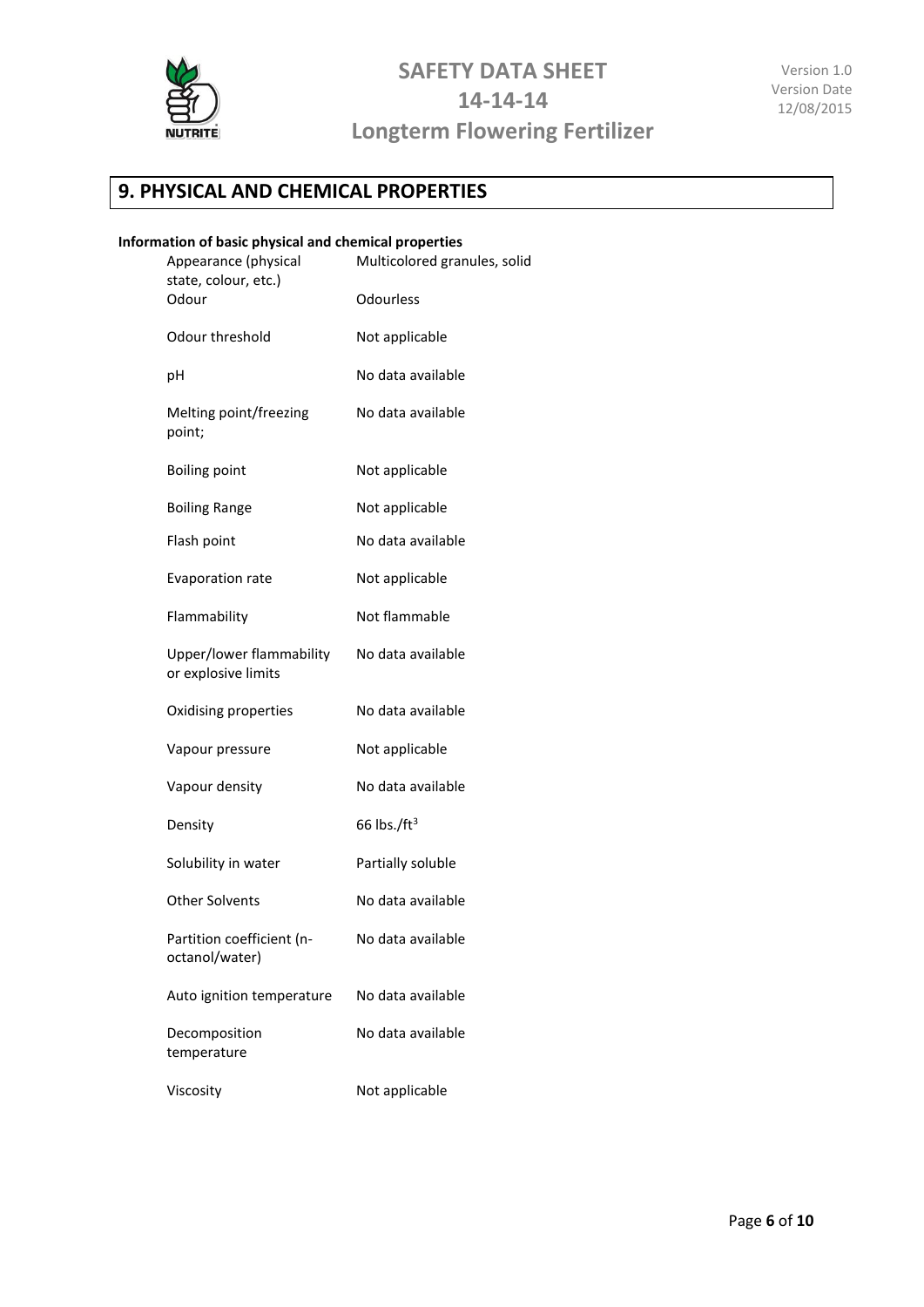

## **10. STABILITY AND REACTIVITY**

| 10.1 Reactivity                            | Contains Limestone which reacts with acids. It forms carbon dioxide (CO2). This<br>displaces the oxygen in the air in closed spaces. (danger of suffocation) |
|--------------------------------------------|--------------------------------------------------------------------------------------------------------------------------------------------------------------|
| 10.2 Chemical stability                    | Stable under recommended storage conditions.                                                                                                                 |
| 10.3 Possibility of hazardous<br>reactions | Hazardous polymerization does not occur.                                                                                                                     |
| 10.4 Conditions to avoid                   | Keep at temperatures below 5374 °F (190 °C)                                                                                                                  |
| 10.5 Incompatible materials                | Strong oxidizing agents, Chlorates and Hypochlorites                                                                                                         |
| 10.6 Hazardous decomposition<br>products   | If heated to the point of decomposition, Sulphur oxides, Carbon dioxide (CO2),<br>Carbon monoxide, oxides of nitrogen and Cyanuric acid may be released.     |

## **11. TOXICOLOGICAL INFORMATION**

| <b>11.1 Measures of Toxicity</b><br>Acute toxicity:            | Ingredients:                                                                                                                                                                           |
|----------------------------------------------------------------|----------------------------------------------------------------------------------------------------------------------------------------------------------------------------------------|
|                                                                | Urea:<br>Acute toxicity: LD <sub>50</sub> Oral (Rat): 8471 mg/kg                                                                                                                       |
|                                                                | Calcium carbonate:<br>Acute toxicity: LC <sub>50</sub> Oral (Rat): >5000 mg/kg                                                                                                         |
|                                                                | Limestone:<br>Acute toxicity: LD <sub>50</sub> Oral (Rat): >5000 mg/kg                                                                                                                 |
|                                                                | Monoammonium phosphate<br>Acute toxicity: $LD_{50}$ Oral (Rat): >2000 mg/kg                                                                                                            |
|                                                                | Potassium sulfate<br>Acute toxicity: LD <sub>50</sub> Oral (Rat): 6600 mg/kg                                                                                                           |
| Skin corrosion/irritation:                                     | Causes skin irritation                                                                                                                                                                 |
| Serious eye damage/irritation:                                 | Causes serious eye irritation                                                                                                                                                          |
| Respiratory or skin sensitisation:                             | No data available                                                                                                                                                                      |
| 11.2 Listed in IARC or considered<br>carcinogen by NTP or OSHA | Quartz (SiO2)<br>CAS N°: 14808-60-7<br>Group 1 (IARC), Volume 68, 100C                                                                                                                 |
| 11.3 Further information                                       | This product contains prismatic tremolite (e.g., cleavage fragments) as an<br>impurity. Sufficient exposure to respirable prismatic tremolite dust may<br>cause serious lung problems. |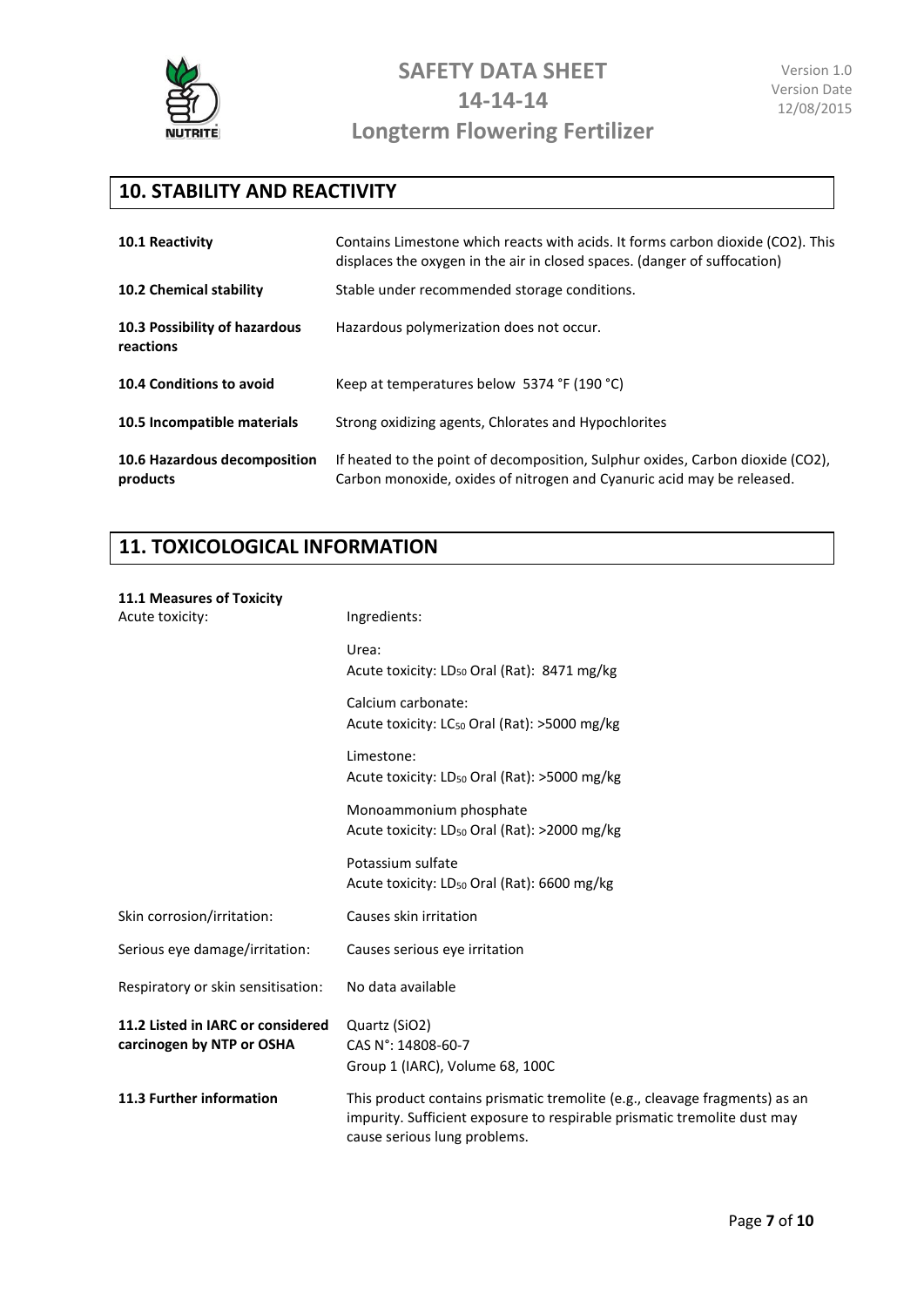

## **12. ECOLOGICAL INFORMATION**

| 12.1 Toxicity                         | May be toxic to aquatic life. In sufficient quantity may deplete oxygen<br>required by aquatic life. May cause eutrophication of ponds and lakes.<br>Carbonate calcium:                                                                                                                                                                                                                                                                                                          |  |
|---------------------------------------|----------------------------------------------------------------------------------------------------------------------------------------------------------------------------------------------------------------------------------------------------------------------------------------------------------------------------------------------------------------------------------------------------------------------------------------------------------------------------------|--|
|                                       | Toxicity to fish:                                                                                                                                                                                                                                                                                                                                                                                                                                                                |  |
|                                       | $LC_{50}$ : > 10000 mg/l                                                                                                                                                                                                                                                                                                                                                                                                                                                         |  |
|                                       | Exposure time: 96 h                                                                                                                                                                                                                                                                                                                                                                                                                                                              |  |
|                                       | Species: Oncorhynchus mykiss (rainbow trout)                                                                                                                                                                                                                                                                                                                                                                                                                                     |  |
|                                       | Toxicity to daphnia and other aquatic invertebrates:                                                                                                                                                                                                                                                                                                                                                                                                                             |  |
|                                       | $EC_{50}$ : > 1000 mg/l (Exposure time: 48 h)                                                                                                                                                                                                                                                                                                                                                                                                                                    |  |
|                                       | Species: Daphnia magna (Water flea)                                                                                                                                                                                                                                                                                                                                                                                                                                              |  |
|                                       | Silica:                                                                                                                                                                                                                                                                                                                                                                                                                                                                          |  |
|                                       | <b>Toxicity to Algae and Crustacea</b>                                                                                                                                                                                                                                                                                                                                                                                                                                           |  |
|                                       | IC50: 440 mg/L (Exposure time: 72 Hours)                                                                                                                                                                                                                                                                                                                                                                                                                                         |  |
|                                       | Species: Algae                                                                                                                                                                                                                                                                                                                                                                                                                                                                   |  |
|                                       | EC50: 7600 mg/L (Exposure time: 48 Hours)                                                                                                                                                                                                                                                                                                                                                                                                                                        |  |
|                                       | Species: Daphnia sp                                                                                                                                                                                                                                                                                                                                                                                                                                                              |  |
| 12.2 Persistence and<br>degradability | No data available                                                                                                                                                                                                                                                                                                                                                                                                                                                                |  |
| 12.3 Bioaccumulative potential        | No data available                                                                                                                                                                                                                                                                                                                                                                                                                                                                |  |
| 12.4 Mobility in soil                 | No data available                                                                                                                                                                                                                                                                                                                                                                                                                                                                |  |
| 12.5 Other adverse effects            | May release ammonium ions that are toxic to fish. Un-ionized ammonia<br>concentrations above 0.02 mg/l are considered toxic in fresh water. May<br>release phosphates which will result in algae growth, increased turbidity, and<br>depleted oxygen. At extremely high concentrations, this may be hazardous to<br>fish or other marine organisms. Release to watercourses may cause effects<br>downstream. Fish 96 hour LC50, OECD Guidelines 203 (rainbow trout):<br>>86mg/L. |  |

## **13. DISPOSAL CONSIDERATIONS**

| 13.1 Disposal methods to<br>employ                               | Recover or recycle if possible. Properly characterize all waste materials.<br>Consult federal, state/provincial and local regulations regarding the proper<br>disposal of this material. Prevent material from entering sewers, storm<br>drains, other unauthorized treatment drainage systems, and natural<br>waterways. Empty containers should be taken to an approved waste<br>handling site for recycling or disposal. |
|------------------------------------------------------------------|-----------------------------------------------------------------------------------------------------------------------------------------------------------------------------------------------------------------------------------------------------------------------------------------------------------------------------------------------------------------------------------------------------------------------------|
| 13.2 Description of<br>appropriate disposal<br>containers to use | No data available                                                                                                                                                                                                                                                                                                                                                                                                           |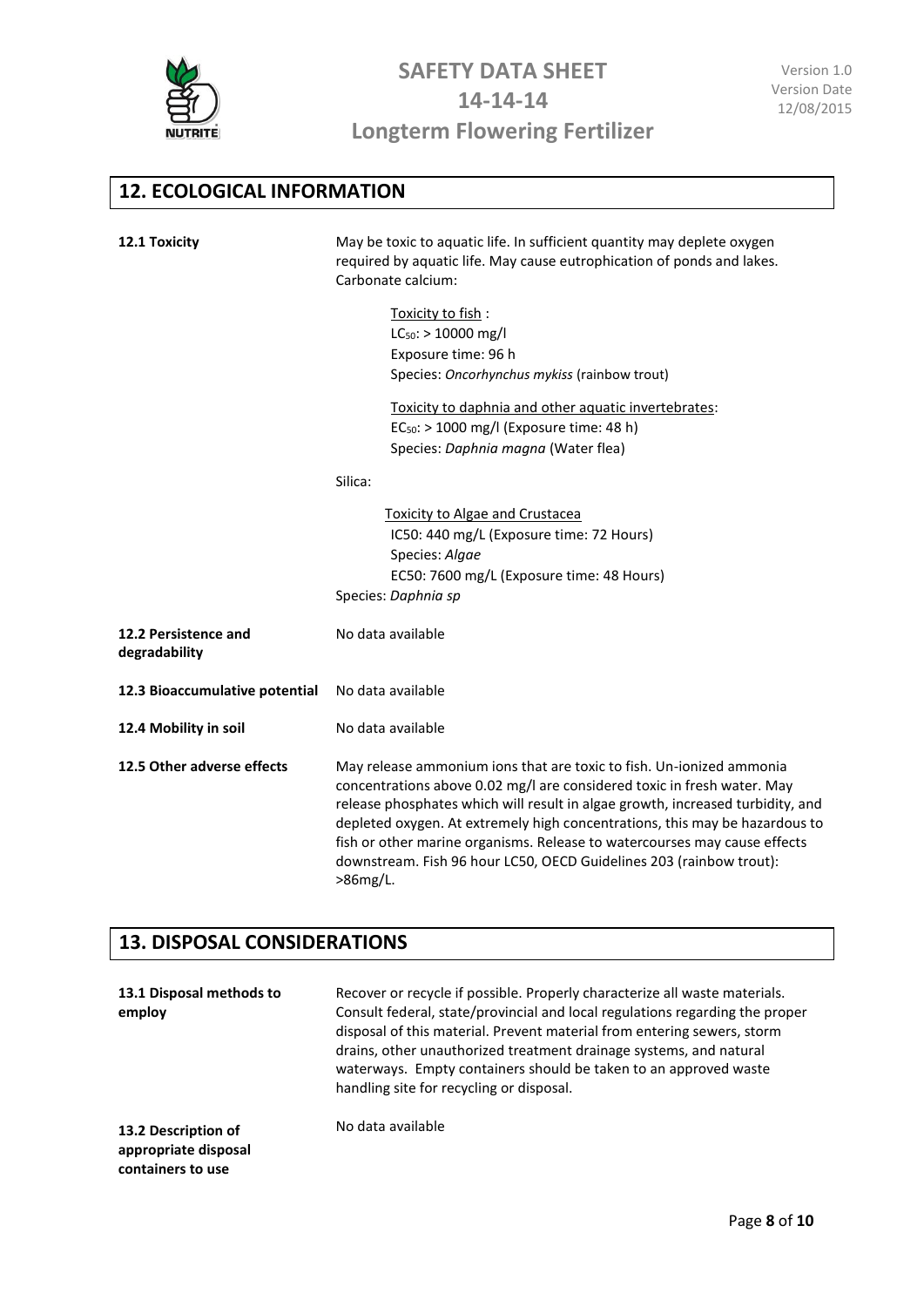

| 13.3 Description of the<br>physical and chemical<br>properties that may affect<br>disposal activities | No data available |
|-------------------------------------------------------------------------------------------------------|-------------------|
| 13.4 Language discouraging<br>sewage disposal.                                                        | No data available |
| 13.5 Any special precautions<br>for landfills or incineration<br>activities                           | No data available |

### **14. TRANSPORT INFORMATION**

| <b>UN Number</b>                        |  |
|-----------------------------------------|--|
| UN proper shipping name                 |  |
| <b>Transport hazard classes</b>         |  |
| Packing group                           |  |
| <b>Environmental hazards</b>            |  |
| <b>Guidance On transport in</b><br>bulk |  |
| Special precautions for<br>user         |  |

### **15. REGULATORY INFORMATION**

#### **National and/or regional regulatory information of the chemical or mixtures**

Inventories:

US. Toxic Substances Control Act: No data available

OSHA Hazards: Carcinogen

Clean Air Act: This product neither contains, nor was manufactured with a Class I or Class II ODS as defined by the U.S. Clean Air Act Section 602 (40 CFR 82, Subpt. A, App.A + B). This product does not contain any hazardous air pollutants (HAP), as defined by the U.S. Clean Air Act Section 12 (40 CFR 61).

### **16. OTHER INFORMATION**

**Indications on the revision**